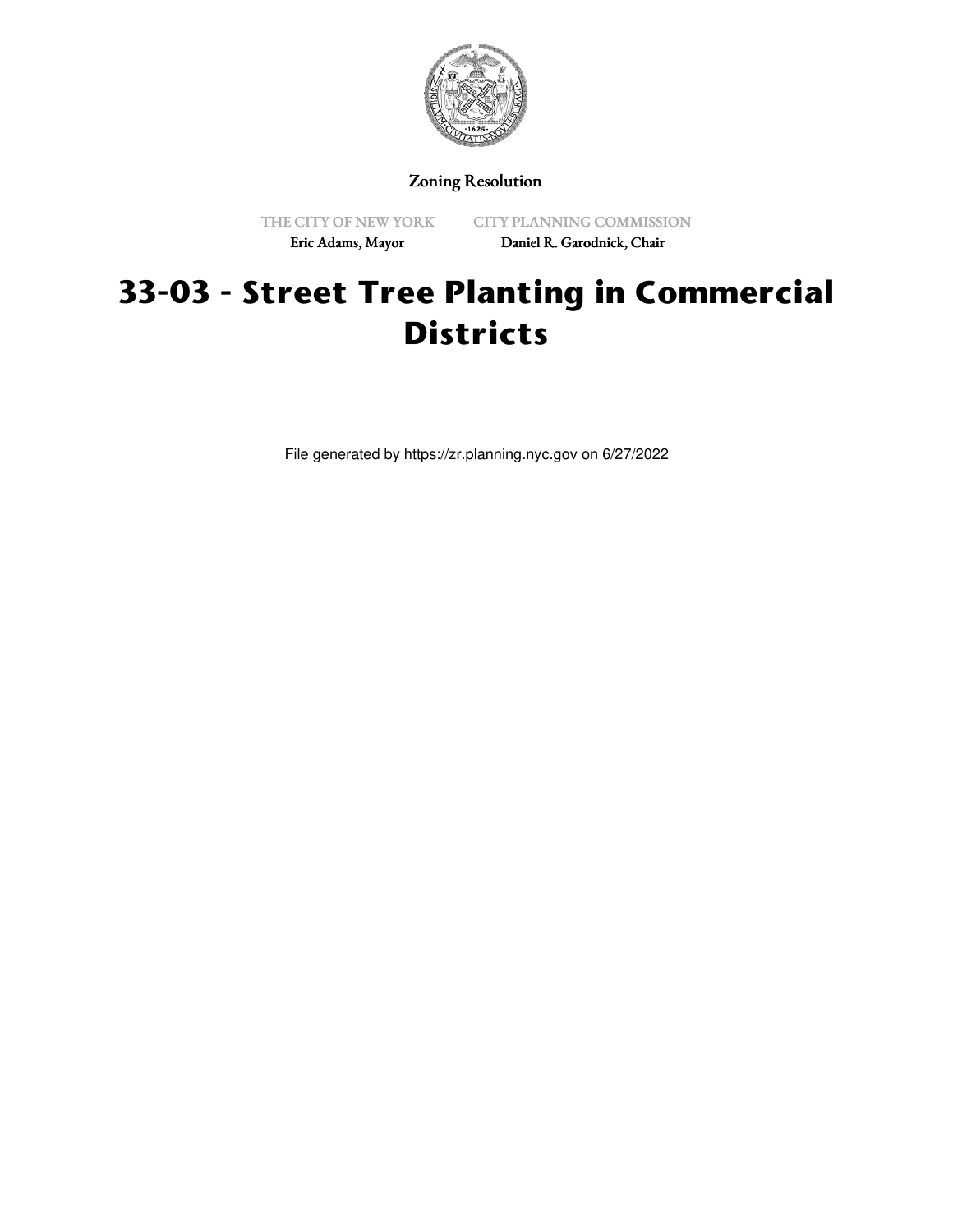## **33-03 - Street Tree Planting in Commercial Districts**

LAST AMENDED 9/7/2017

## C1 C2 C3 C4 C5 C6 C7 C8

In all districts, as indicated, the following shall provide #street# trees in accordance with Section 26-41 (Street Tree Planting):

- (a) #developments#, or #enlargements# that increase the #floor area# on a #zoning lot# by 20 percent or more. However, #street# trees shall not be required for #enlargements# of #single-# or #two-family residences#, except as provided in paragraphs (b) and (c) of this Section;
- (b) #enlargements# of #single-# or #two-family residences# by 20 percent or more within the following special purpose districts:

#Special Bay Ridge District#;

#Special Bay Street Corridor District#;

#Special Clinton District#;

#Special Downtown Brooklyn District#;

#Special Downtown Far Rockaway District#;

#Special Downtown Jamaica District#;

#Special East Harlem Corridors District#;

#Special Grand Concourse District#;

#Special Hillsides Preservation District#;

#Special Hudson Yards District#;

#Special Little Italy District#;

#Special Long Island City Mixed Use District#;

#Special Ocean Parkway District#;

#Special South Richmond Development District#;

- (c) #enlargements#, pursuant to the Quality Housing Program, of #single-# or #two-family residences# by 20 percent or more;
- (d)  $\#conversions\# of 20$  percent or more of the #floor area# of a #building# to a #residential use#; or
- (e) construction of a detached garage that is 400 square feet or greater.